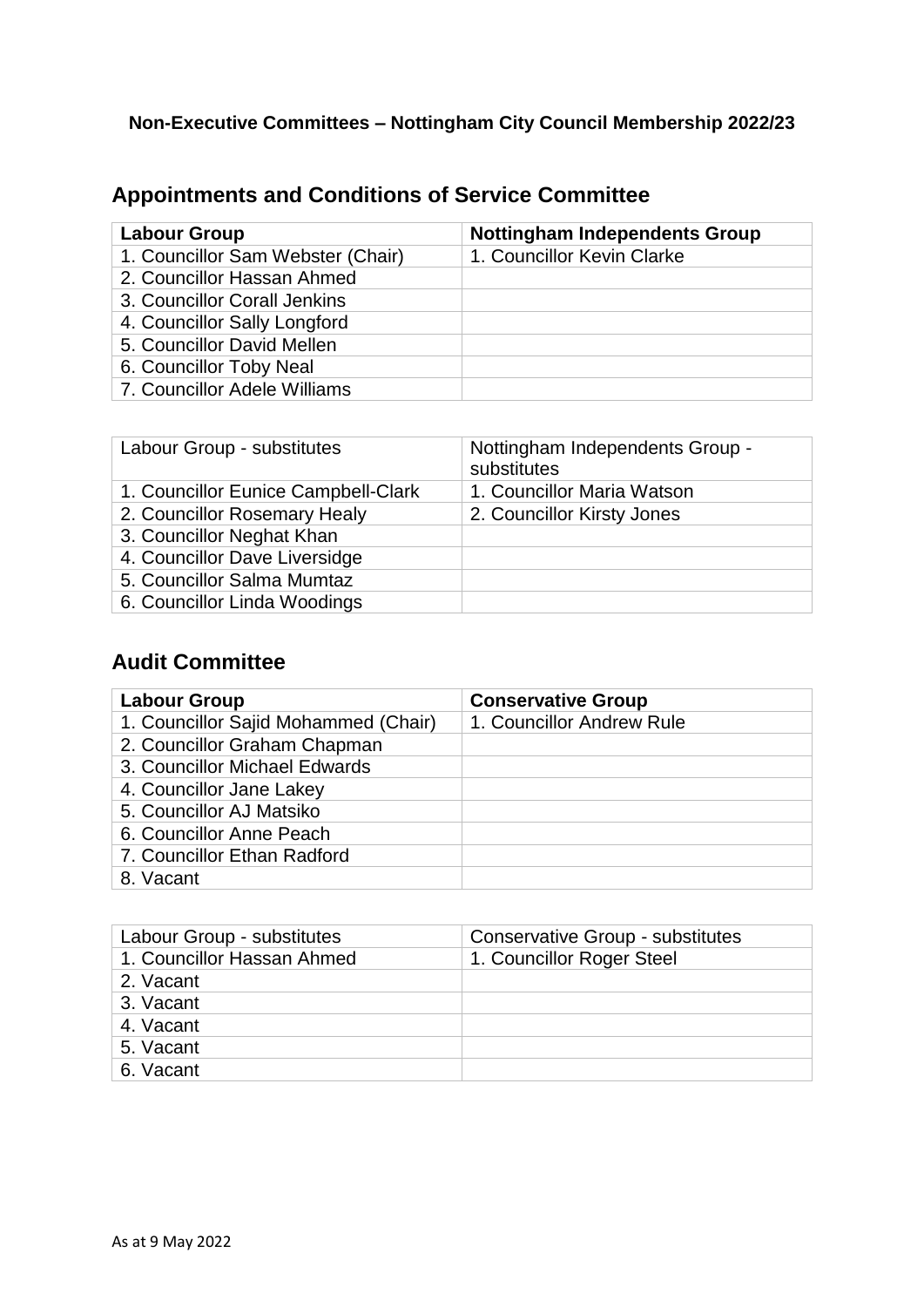# **Planning Committee**

| <b>Labour Group</b>                   | <b>Nottingham Independents Group</b> |
|---------------------------------------|--------------------------------------|
| 1. Councillor Michael Edwards (Chair) | 1. Councillor Kevin Clarke           |
| 2. Councillor Leslie Ayoola           |                                      |
| 3. Councillor Graham Chapman          |                                      |
| 4. Councillor Azad Choudhry           |                                      |
| 5. Councillor Jay Hayes               |                                      |
| 6. Councillor Corall Jenkins          |                                      |
| 7. Councillor Angela Kandola          |                                      |
| 8. Councillor Gul Nawaz Khan          |                                      |
| 9. Councillor Dave Liversidge         |                                      |
| 10. Councillor AJ Matsiko             |                                      |
| 11. Councillor Toby Neal              |                                      |
| 12. Councillor Ethan Radford          |                                      |
| 13. Councillor Mohammed Saghir        |                                      |
| 14. Councillor Cate Woodward          |                                      |
| 15. Vacant                            |                                      |

| Labour Group - substitutes  | Nottingham Independents Group -<br>substitutes |
|-----------------------------|------------------------------------------------|
| 1. Councillor Jawaid Khalil | 1. Councillor Maria Watson                     |
| 2. Vacant                   | 2. Councillor Kirsty Jones                     |
| 3. Vacant                   |                                                |
| 4. Vacant                   |                                                |
| 5. Vacant                   |                                                |
| 6. Vacant                   |                                                |

# **Licensing Committee**

| <b>Labour Group</b>                  |
|--------------------------------------|
| 1. Councillor Audrey Dinnall (Chair) |
| 2. Councillor Gul Nawaz Khan (Vice   |
| Chair)                               |
| 3. Councillor Leslie Ayoola          |
| 4. Councillor Azad Choudhry          |
| 5. Councillor Angela Kandola         |
| 6. Councillor Zafran Nawaz Khan      |
| 7. Councillor Jawaid Khalil          |
| 8. Councillor Paylos Kotsonis        |
| 9. Councillor Dave Liversidge        |
| 10. Councillor AJ Matsiko            |
| 11. Councillor Shuguftah Quddoos     |
| 12. Councillor Mohammed Saghir       |
| 13. Councillor Cate Woodward         |
| 14. Councillor Audra Wynter          |
| 15. Vacant                           |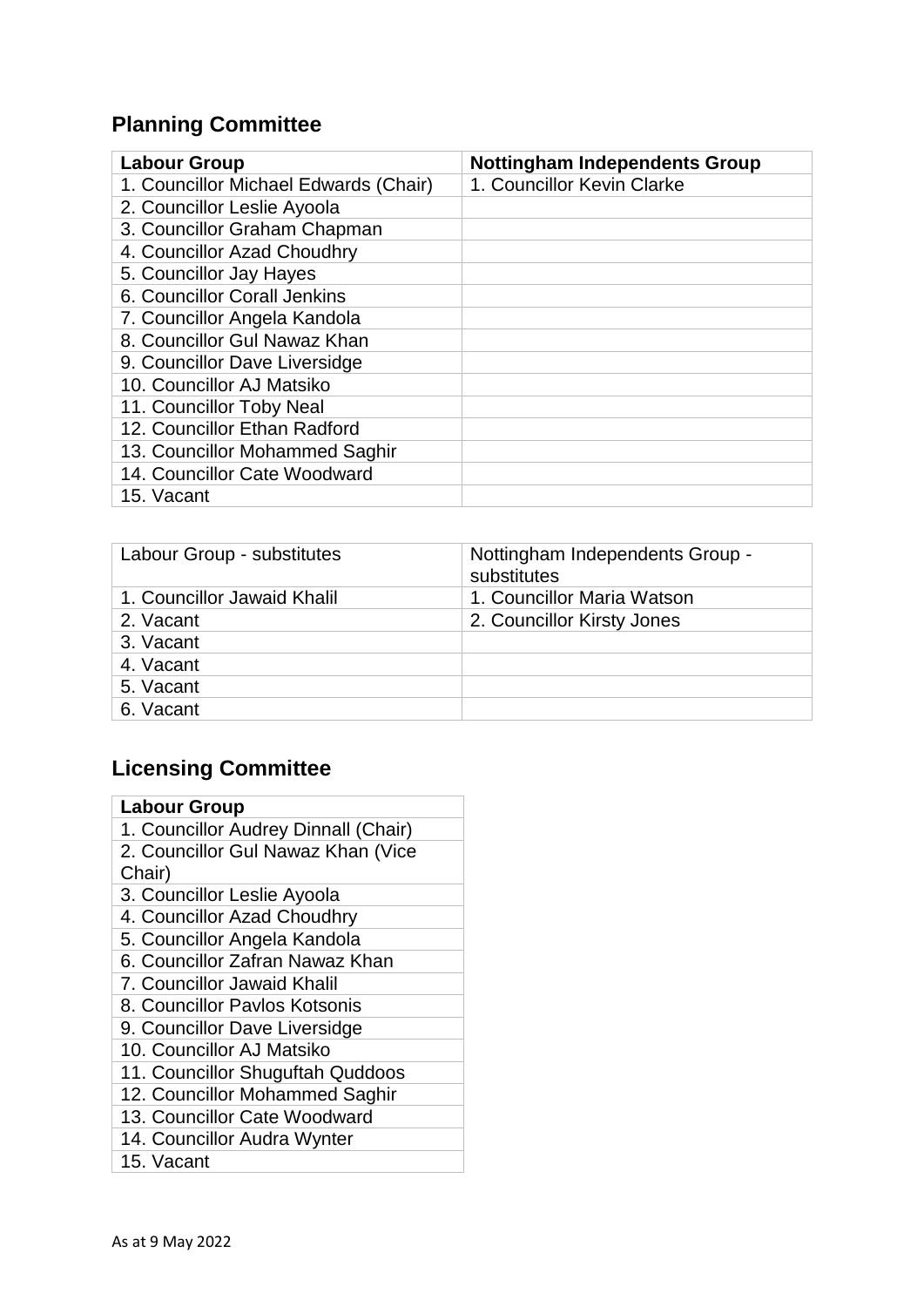| Labour Group - substitutes    |  |
|-------------------------------|--|
| 1. Councillor Michael Edwards |  |
| 2. Councillor Corall Jenkins  |  |
| 3. Councillor Adele Williams  |  |
| 4. Vacant                     |  |
| 5. Vacant                     |  |
| 6. Vacant                     |  |

# **Regulatory and Appeals Committee**

| <b>Labour Group</b>                  | <b>Conservative Group</b> |
|--------------------------------------|---------------------------|
| 1. Councillor Audrey Dinnall (Chair) | 1. Councillor Roger Steel |
| 2. Councillor Cheryl Barnard         |                           |
| 3. Councillor Merlita Bryan          |                           |
| 4. Councillor Azad Choudhry          |                           |
| 5. Councillor Corall Jenkins         |                           |
| 6. Councillor Angela Kandola         |                           |
| 7. Councillor Jawaid Khalil          |                           |
| 8. Councillor Gul Nawaz Khan         |                           |
| 9. Councillor Salma Mumtaz           |                           |
| 10. Councillor Toby Neal             |                           |
| 11. Councillor Shuguftah Quddoos     |                           |
| 12. Councillor Nick Raine            |                           |
| 13. Councillor Adele Williams        |                           |

| Labour Group - substitutes   | <b>Conservative Group - substitutes</b> |
|------------------------------|-----------------------------------------|
| 1. Councillor Linda Woodings | 1. Councillor Andrew Rule               |
| 2. Vacant                    |                                         |
| 3. Vacant                    |                                         |
| 4. Vacant                    |                                         |
| 5. Vacant                    |                                         |
| 6. Vacant                    |                                         |

## **Standards and Governance Committee**

| <b>Labour Group</b>                  | <b>Conservative Group</b> |
|--------------------------------------|---------------------------|
| 1. Councillor Corall Jenkins (Chair) | 1. Councillor Roger Steel |
| 2. Councillor Graham Chapman         |                           |
| 3. Councillor Audrey Dinnall         |                           |
| 4. Councillor Maria Joannou          |                           |
| 5. Councillor Angela Kandola         |                           |
| 6. Councillor Salma Mumtaz           |                           |
| 7. Councillor Sam Webster            |                           |

| Labour Group - substitutes | Conservative Group - substitutes |
|----------------------------|----------------------------------|
| 1. Councillor Phil Jackson | 1. Councillor Andrew Rule        |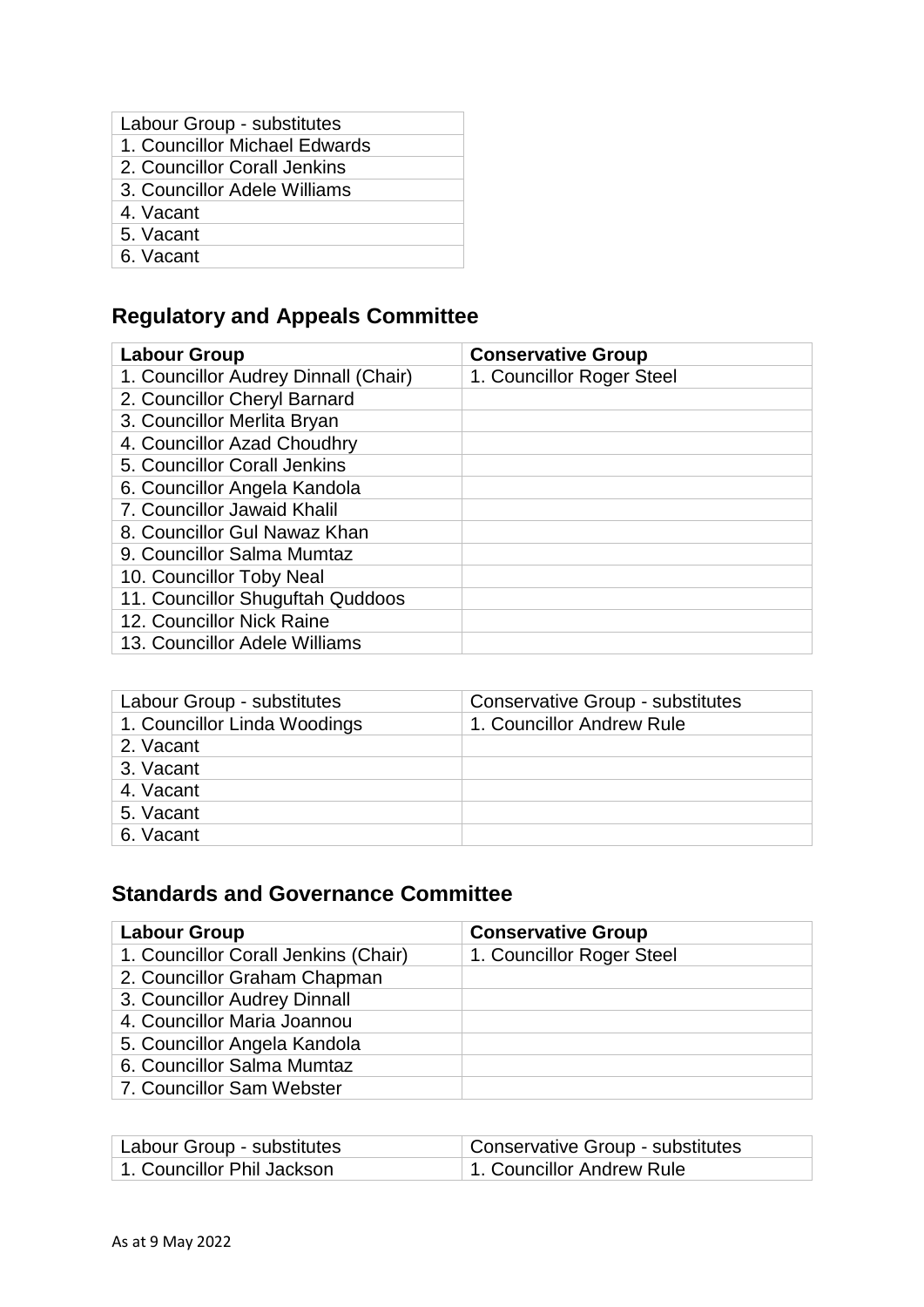| 2. Councillor Paylos Kotsonis |  |
|-------------------------------|--|
| 3. Councillor Toby Neal       |  |
| 4. Councillor Cate Woodward   |  |
| 5. Vacant                     |  |
| 6. Vacant                     |  |
|                               |  |

# **Overview and Scrutiny Committee**

| <b>Labour Group</b>                   | <b>Conservative Group</b> |
|---------------------------------------|---------------------------|
| 1. Councillor Samuel Gardiner (Chair) | 1. Councillor Andrew Rule |
| 2. Councillor Carole McCulloch (Vice  |                           |
| Chair)                                |                           |
| 3. Councillor Georgia Power (Vice     |                           |
| Chair)                                |                           |
| 4. Councillor Patience Ifediora       |                           |
| 5. Councillor Corall Jenkins          |                           |
| 6. Councillor Gul Nawaz Khan          |                           |
| 7. Councillor Jane Lakey              |                           |
| 8. Councillor Sajid Mohammed          |                           |
| 9. Councillor Anne Peach              |                           |
| 10. Councillor Angharad Roberts       |                           |
| 11. Vacant                            |                           |

| Labour Group - substitutes     | <b>Conservative Group - substitutes</b> |
|--------------------------------|-----------------------------------------|
| 1. Councillor Steve Battlemuch | 1. Councillor Roger Steel               |
| 2. Councillor Merlita Bryan    |                                         |
| 3. Councillor Mohammed Saghir  |                                         |
| 4. Councillor Cate Woodward    |                                         |
| 5. Vacant                      |                                         |
| 6. Vacant                      |                                         |

# **Overview and Scrutiny Call-In Panel**

| <b>Labour Group</b>                   | <b>Conservative Group</b> |
|---------------------------------------|---------------------------|
| 1. Councillor Samuel Gardiner (Chair) | 1. Councillor Andrew Rule |
| 2. Councillor Carole McCulloch (Vice  |                           |
| Chair)                                |                           |
| 3. Councillor Georgia Power (Vice     |                           |
| Chair)                                |                           |
| 4. Councillor Corall Jenkins          |                           |
| 5. Councillor Maria Joannou           |                           |
| 6. Councillor Jane Lakey              |                           |
| 7. Councillor Anne Peach              |                           |
| 8. Councillor Cate Woodward           |                           |

| Labour Group - substitutes | Conservative Group - substitutes |
|----------------------------|----------------------------------|
|                            |                                  |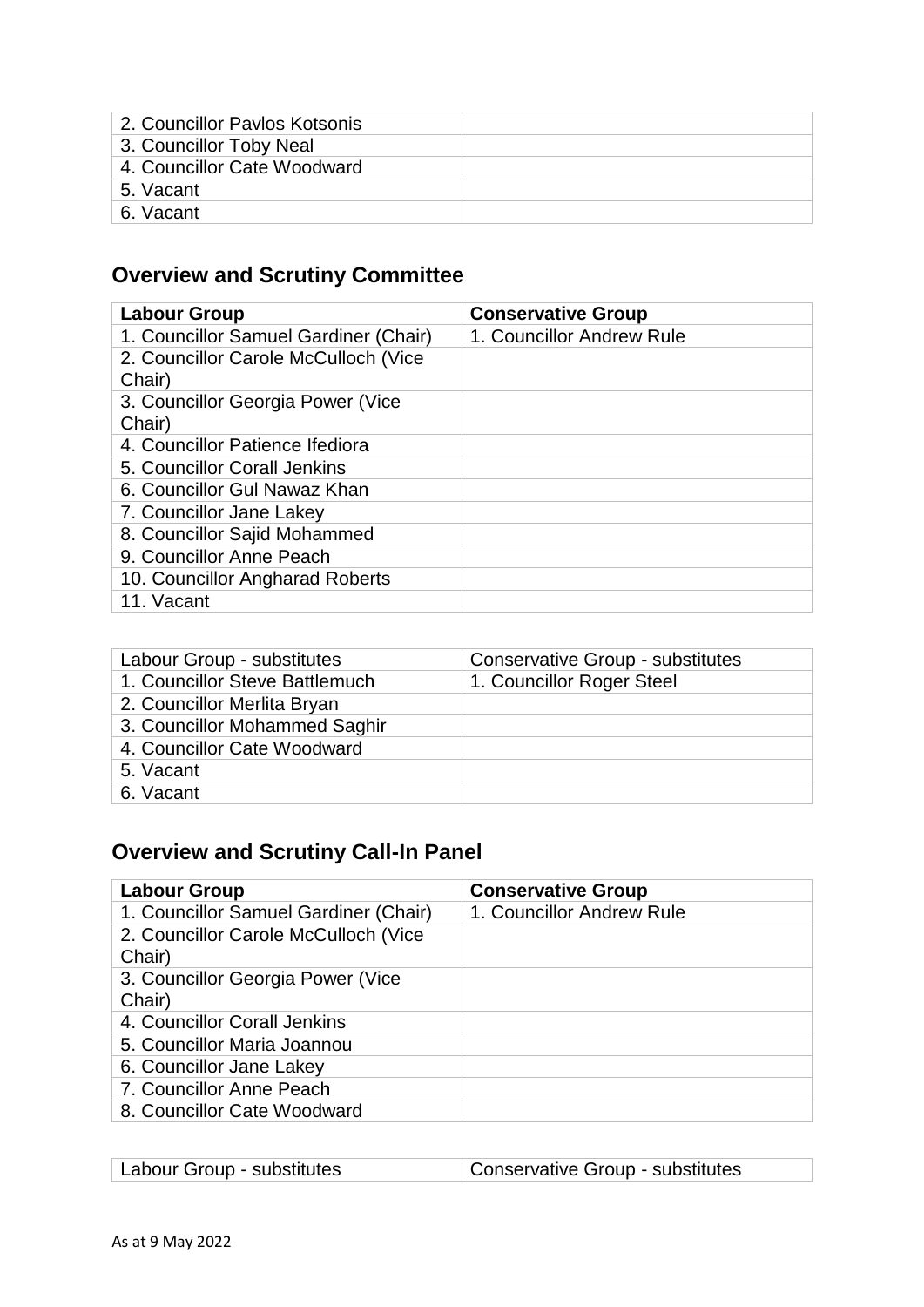| 1. Councillor Azad Choudhry  | 1. Councillor Roger Steel |
|------------------------------|---------------------------|
| 2. Councillor Sue Johnson    |                           |
| 3. Councillor Sajid Mohammed |                           |
| 4. Vacant                    |                           |
| 5. Vacant                    |                           |
| 6. Vacant                    |                           |

# **Children and Young People Scrutiny Committee**

| <b>Labour Group</b>                    | <b>Nottingham Independents Group</b> |
|----------------------------------------|--------------------------------------|
| 1. Councillor Carole McCulloch (Chair) | 1. Councillor Maria Watson           |
| 2. Councillor Phil Jackson             |                                      |
| 3. Councillor Maria Joannou            |                                      |
| 4. Councillor AJ Matsiko               |                                      |
| 5. Councillor Nayab Patel              |                                      |
| 6. Councillor Georgia Power            |                                      |
| 7. Councillor Shuguftah Quddoos        |                                      |
| 8. Vacant                              |                                      |

| Labour Group - substitutes      | Nottingham Independents Group -<br>substitutes |
|---------------------------------|------------------------------------------------|
| 1. Councillor Patience Ifediora | 1. Councillor Kevin Clarke                     |
| 2. Councillor Sue Johnson       | 2. Councillor Kirsty Jones                     |
| 3. Councillor Angharad Roberts  |                                                |
| 4. Vacant                       |                                                |
| 5. Vacant                       |                                                |
| 6. Vacant                       |                                                |

# **Health and Adult Social Care Scrutiny Committee**

| <b>Labour Group</b>                 | <b>Nottingham Independents Group</b> |
|-------------------------------------|--------------------------------------|
| 1. Councillor Georgia Power (Chair) | 1. Councillor Kirsty Jones           |
| 2. Councillor Michael Edwards       |                                      |
| 3. Councillor Maria Joannou         |                                      |
| 4. Councillor Nayab Patel           |                                      |
| 5. Councillor Anne Peach            |                                      |
| 6. Councillor Dave Trimble          |                                      |
| 7. Councillor Sam Webster           |                                      |
| 8. Councillor Cate Woodward         |                                      |

| Labour Group - substitutes   | Nottingham Independents Group -<br>substitutes |
|------------------------------|------------------------------------------------|
| 1. Councillor Jawaid Khalil  | 1. Councillor Kevin Clarke                     |
| 2. Councillor Sajid Mohammed | 2. Councillor Maria Watson                     |
| 3. Vacant                    |                                                |
| 4. Vacant                    |                                                |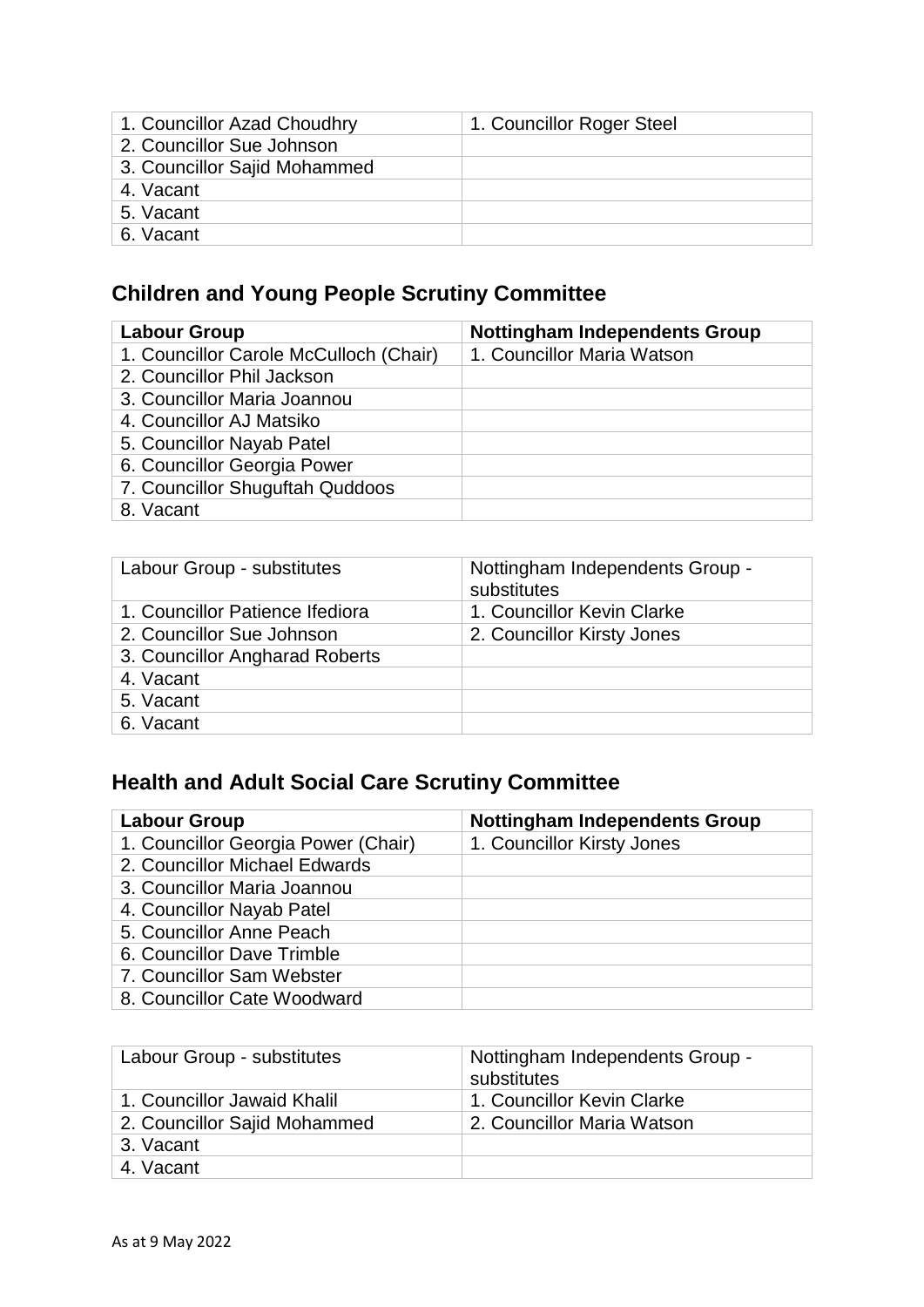| Ε<br>⊇≌acan⊾<br>. ပ.       |  |
|----------------------------|--|
| $\epsilon$<br>vacanı<br>Ο. |  |

## **Corporate Parenting Board**

| <b>Labour Group</b>                  | <b>Conservative Group</b> |
|--------------------------------------|---------------------------|
| 1. Councillor Cheryl Barnard (Chair) | 1. Councillor Andrew Rule |
| 2. Councillor Merlita Bryan          |                           |
| 3. Councillor Jay Hayes              |                           |
| 4. Councillor Phil Jackson           |                           |
| 5. Councillor Maria Joannou          |                           |
| 6. Councillor Zafran Khan            |                           |
| 7. Councillor Shuguftah Quddoos      |                           |
| 8. Councillor Ethan Radford          |                           |
| 9. Vacant                            |                           |

| Labour Group - substitutes    | Conservative Group - substitutes |
|-------------------------------|----------------------------------|
| 1. Councillor Audrey Dinnall  | 1. Councillor Roger Steel        |
| 2. Councillor AJ Matsiko      |                                  |
| 3. Councillor Dave Liversidge |                                  |
| 4. Vacant                     |                                  |
| 5. Vacant                     |                                  |
| 6. Vacant                     |                                  |

## **Greater Nottingham Light Rapid Transit Advisory Committee**

| our Gr |  |
|--------|--|
|        |  |

- 1. Councillor Sam Gardiner
- 2. Councillor Zafran Nawaz Khan
- 3. Councillor Rosemary Healy
- 4. Councillor Adele Williams
- 5. Councillor Audra Wynter

#### Labour Group - substitutes

- 1. Councillor Nick Raine
- 2. Councillor Angharad Roberts
- 3. Vacant
- 4. Vacant
- 5. Vacant
- 6. Vacant

### **Nottinghamshire County Councillors**

#### **Co-opted members**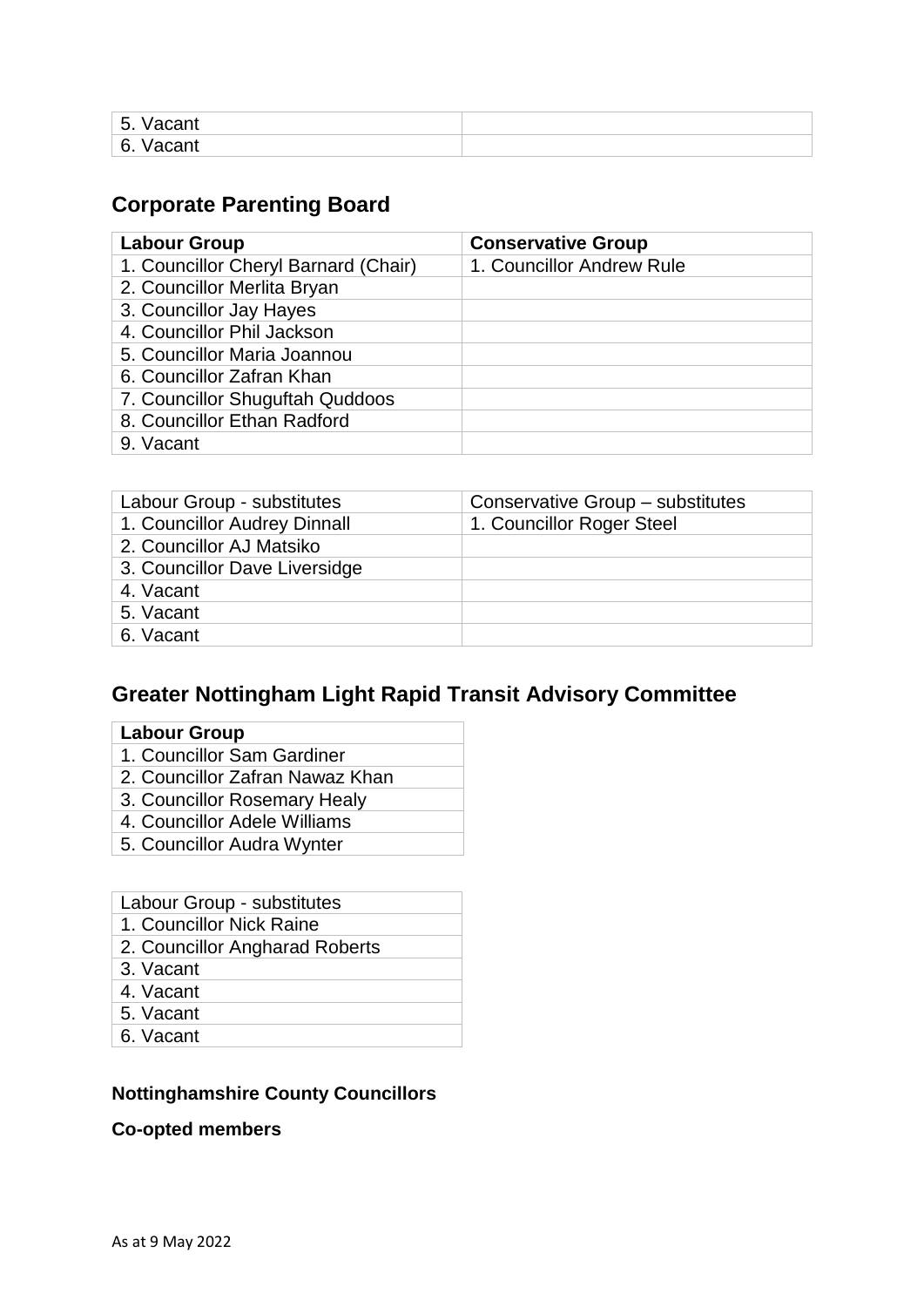# **Nottinghamshire Police and Crime Panel**

### **Labour Group**

- 1. Councillor Neghat Khan
- 2. Councillor Linda Woodings
- Labour Group substitutes
- 1. Councillor Michael Edwards
- 2. Councillor Angharad Roberts

### **Other local authority members**

## **Health and Wellbeing Board**

#### **Labour Group**

- 1. Councillor Adele Williams (Chair)
- 2. Councillor Cheryl Barnard
- 3. Councillor Jay Hayes
- 4. Councillor Linda Woodings

### Labour Group – substitutes

- 1. Councillor Eunice Campbell-Clark
- 2. Councillor Carole McCulloch
- 3. Vacant
- 4. Vacant
- 5. Vacant
- 6.Vacant

### **Co-opted members (voting)**

### **Co-opted members (non-voting)**

## **Health and Wellbeing Board Commissioning Sub Committee**

#### **Labour Group**

- 1. Councillor Adele Williams
- 2. Councillor Linda Woodings

Labour Group - substitutes

- 1. Vacant
- 2. Vacant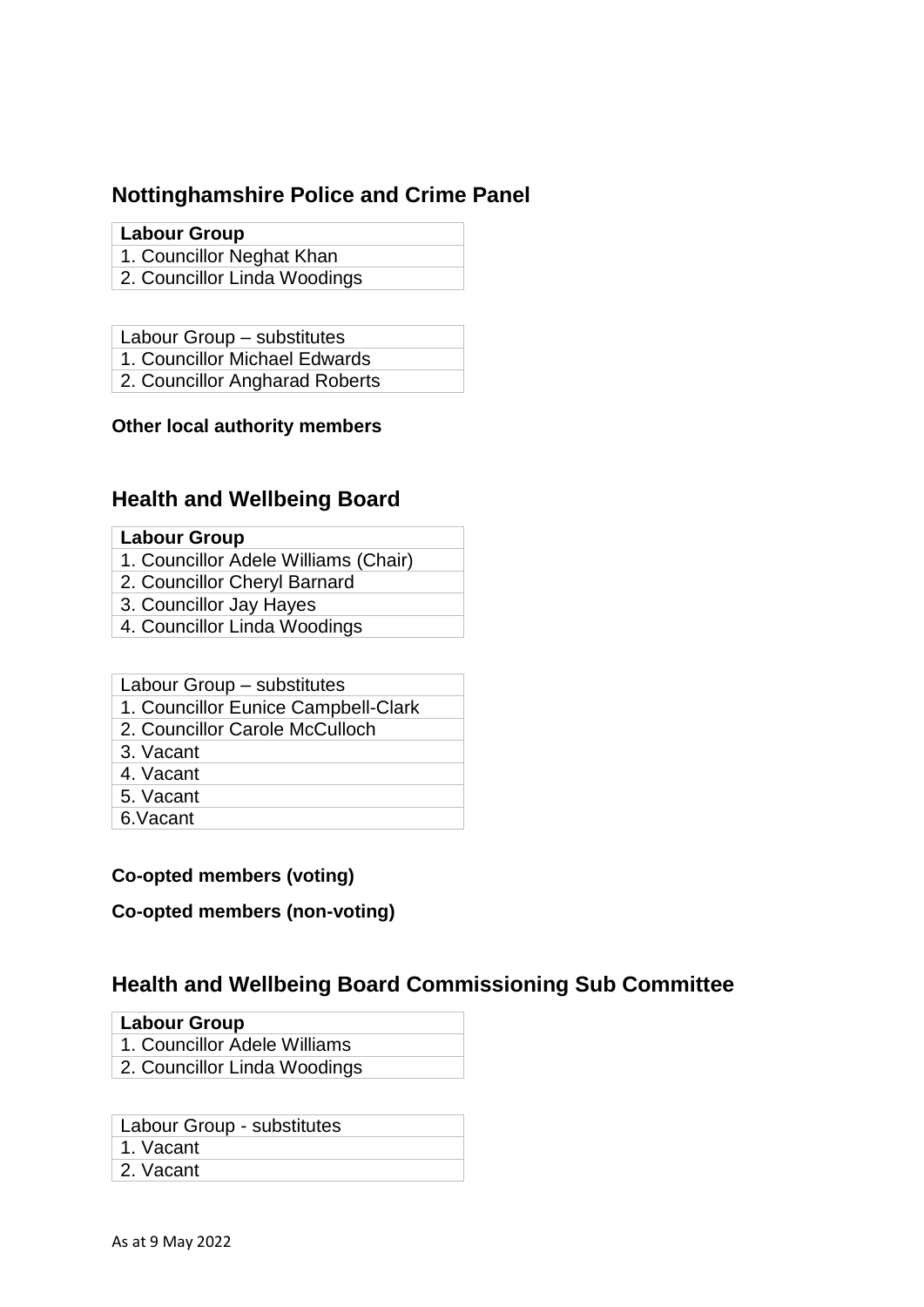### **Co-opted members (voting)**

## **Co-opted members (non-voting)**

## **Joint Committee on Strategic Planning and Transport**

#### **Labour Group**

- 1. Councillor Linda Woodings (Vice Chair)
- 2. Councillor Michael Edwards
- 3. Councillor Rosemary Healy
- 4. Councillor Audra Wynter

- 1. Councillor Pavlos Kotsonis
- 2. Councillor Dave Liversidge
- 3. Vacant
- 4. Vacant
- 5. Vacant
- 6. Vacant

## **Nottinghamshire County Councillors**

## **Trusts and Charities Committee**

| <b>Labour Group</b>                    | <b>Conservative Group</b> |
|----------------------------------------|---------------------------|
| 1. Councillor Angharad Roberts (Chair) | 1. Councillor Andrew Rule |
| 2. Councillor Samuel Gardiner          |                           |
| 3. Councillor Rosemary Healy           |                           |
| 4. Councillor Sue Johnson              |                           |
| 5. Councillor Sajid Mohammed           |                           |
| 6. Councillor Anne Peach               |                           |
| 7. Councillor Ethan Radford            |                           |
| 8. Councillor Audra Wynter             |                           |

| Labour Group - substitutes      | Conservative Group - substitutes |
|---------------------------------|----------------------------------|
| 1. Councillor Phil Jackson      | 1. Councillor Roger Steel        |
| 2. Councillor Jane Lakey        |                                  |
| 3. Councillor Shuguftah Quddoos |                                  |
| 4. Councillor Sam Webster       |                                  |
| 5. Vacant                       |                                  |
| 6. Vacant                       |                                  |